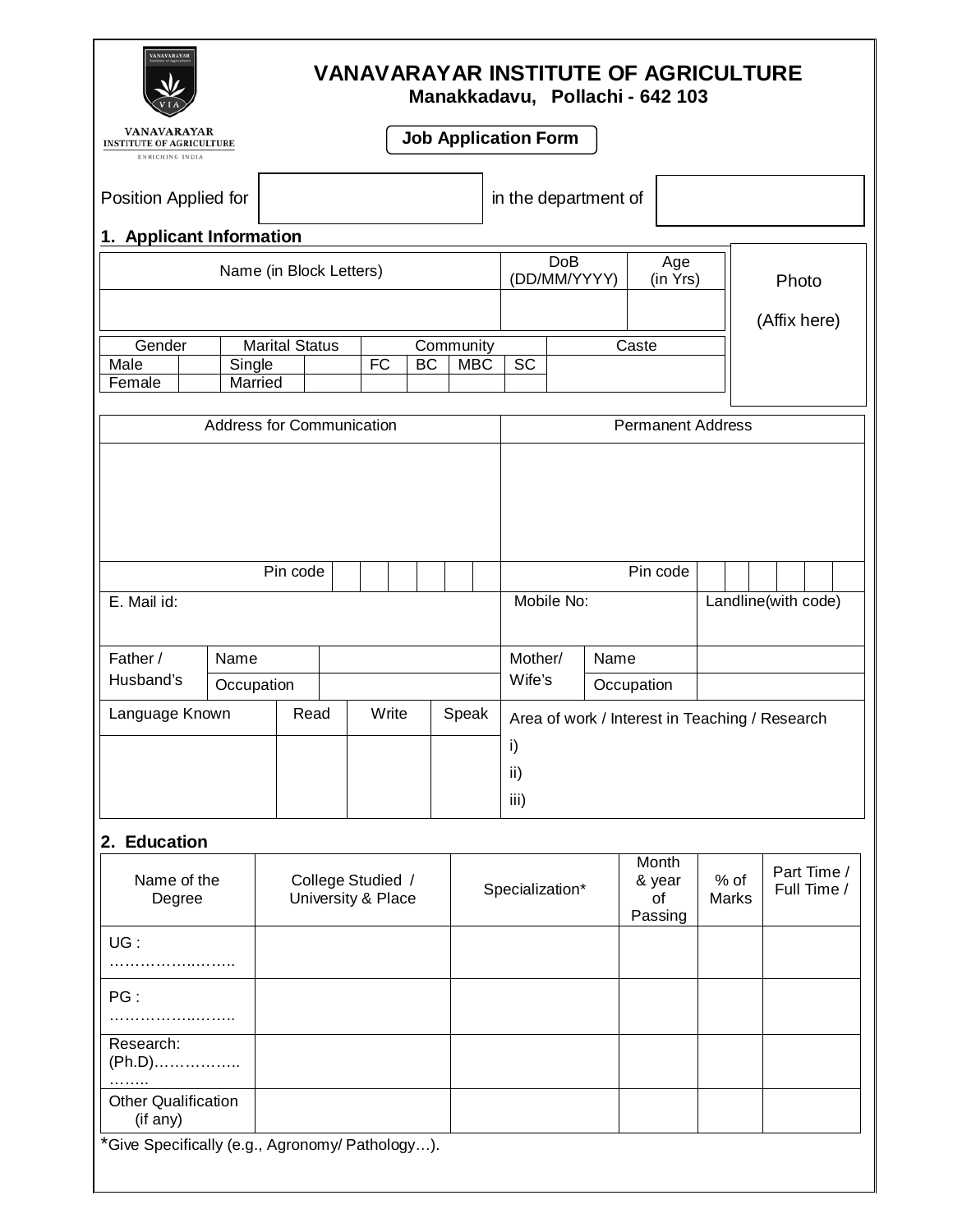**3. Thesis title & Specializations: a) PG (…………………)**

i) Title of thesis:

ii) Specialization:

## **b) Ph.D. (………………)**

i) Title of thesis:

ii) Specialization:

#### **4. NET Qualification:**

| <b>Name of Examination</b> | Year of<br>passing | <b>Subject</b> | % of marks |  |  |
|----------------------------|--------------------|----------------|------------|--|--|
|                            |                    |                |            |  |  |

#### **5. Experience**:

| <b>Experience</b><br>in | No. of<br>years | <b>From</b> | To | Position /<br><b>Title</b> | Name of Institution/<br><b>Others</b> |
|-------------------------|-----------------|-------------|----|----------------------------|---------------------------------------|
| Teaching                |                 |             |    |                            |                                       |
| <b>Others</b>           |                 |             |    |                            |                                       |

(Attach separate sheets if necessary):

#### **6. Research**

|          | No. of Papers<br><b>Published in</b><br>Journal |          | No. of Papers<br><b>Presented in</b><br>Conference /<br>Seminar | No. of Conference /<br>Seminar / FDP/ STTP at<br>Regional / National /<br>International | No. of<br>Schemes on<br>Funds<br><b>Obtained</b> |                                         |  |
|----------|-------------------------------------------------|----------|-----------------------------------------------------------------|-----------------------------------------------------------------------------------------|--------------------------------------------------|-----------------------------------------|--|
| National | International                                   | National | International                                                   | Organized                                                                               | Attended                                         | from external<br>agency for<br>research |  |
|          |                                                 |          |                                                                 |                                                                                         |                                                  |                                         |  |

(Give details separately in Annexures)

#### **7. Membership in Professional Bodies** :

#### **8. Name of the presently working institution**

| 9. Present Post (Designation)<br>Basic pay / month | : Rs.            |
|----------------------------------------------------|------------------|
| <b>Total Emoluments</b>                            | : Rs.            |
| 10. Pay Expected at Our Service                    | $\therefore$ Rs. |